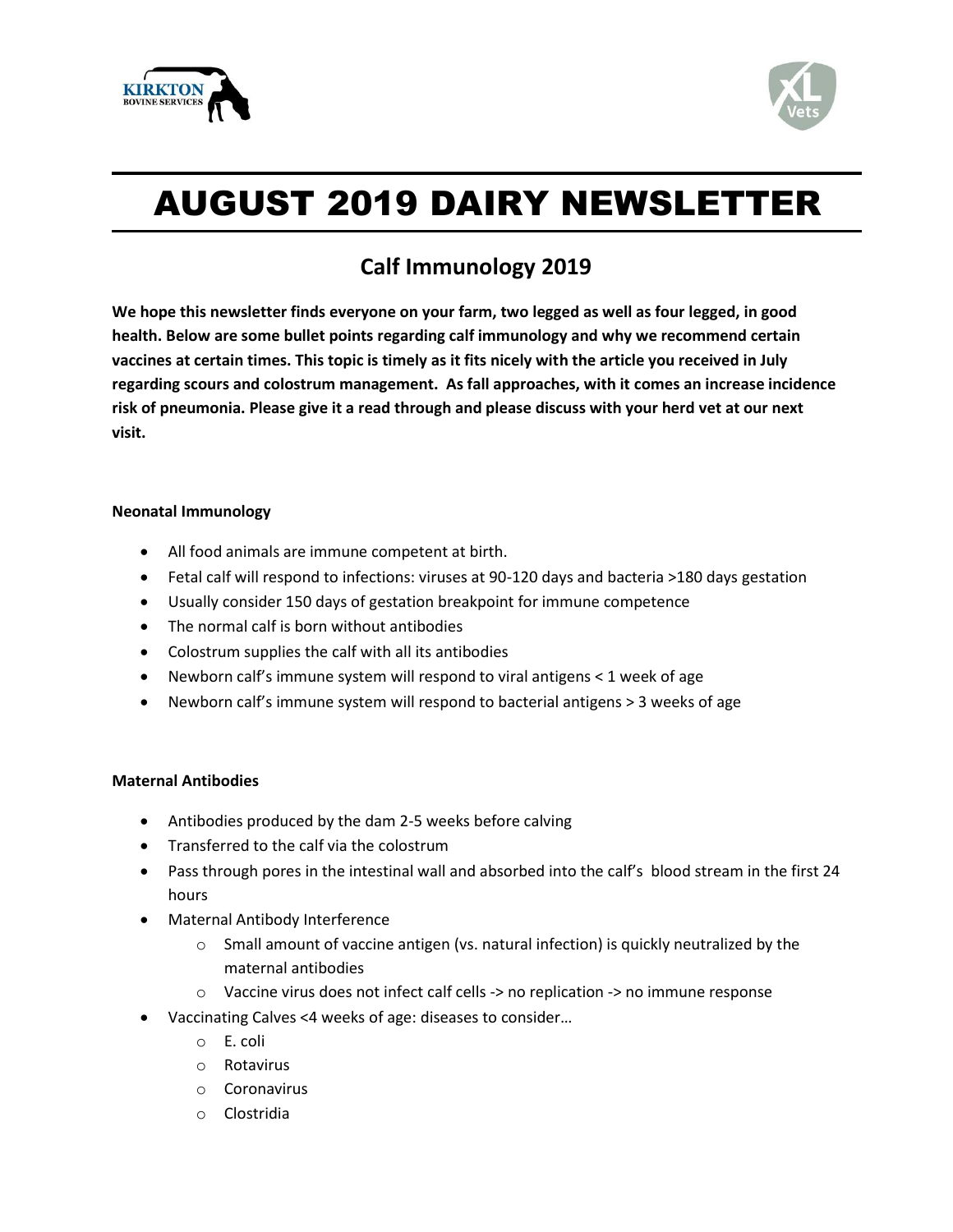



The most effective and practical way to vaccinate this age of calf is through the colostrum.

#### **Intranasal (IN) Vaccines**

#### **Advantages:**

- Faster protection vs vaccines given IM or SC
- Production of mucosal antibodies
- Neutralization of viruses, bacteria, toxins and enzymes by lumping pathogens together for elimination
- Not affected by maternal interference
- Stimulated mucosal cells can be found all over the body…therefore they travel through lymph nodes
	- **→** IM or SC vaccines will booster IN vaccines

#### **Disadvantages**

- Immunity not as long lived as IM or SC vaccines
- Vaccine must use adjuvant or if not modified live
- Hard to measure immune response

#### **Farm Questionaire**

- Are you currently vaccinating your calves
- At what ages are the calves being vaccinated
- What product(s) are you using
- Are the cows vaccinated with a scour vaccine

#### **Farm census:**

- # of milk fed calves
- # of weaned to 6 months
- $?$  # of 6-12 months

What age of calf are you most likely to treat for scours?

What age of calf are you most likely to treat for pneumonia?

What do the farm (CQM) records say about incidence of scours? Of pneumonia?